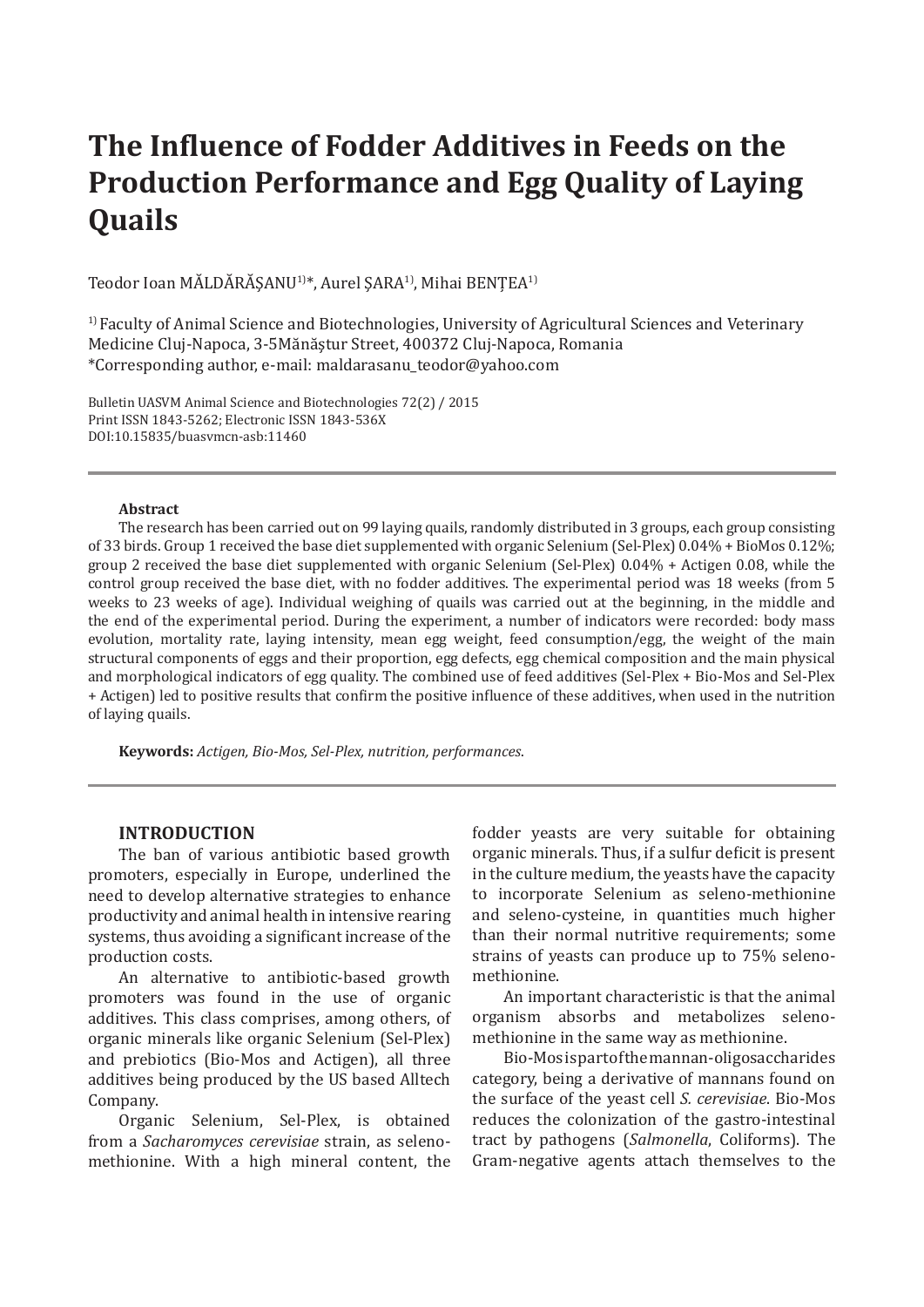Mos, instead of attaching to the epithelial cells of the intestine, thus going through the intestine without colonizing it (Sara, 2006).

Bio-Mos eliminates the pathogens from the intestinal tract by preventing the attachment of various micro-organisms that cannot station long enough to multiply and induce clinical disease symptoms (Sara and Bentea, 2012).

Actigen is a prebiotic containing mannanoligosaccharids, being a derivative of Bio-Mos, which is, in turn, a derivative obtained from the cellular wall of *Saccharomyces cerevisiae*; in other words, Actigen is a more concentrated form of Bio-Mos.

Some research carried out on quails clearly indicates an increase in Selenium content of different tissues from the quails fed on organic Selenium as Sel-Plex (Karadaset *et al.*, 2004b).

The supplementation of feeds destined for poultry, using organic Selenium (Sel-Plex), as reported by other researchers, led to the reduction of feed consumption (Şara and Benţea, 2012), an increase of the laying intensity and egg mass (Pan *et al*., 2004; Stanley *et al*., 2004; Şara *et al*., 2008), an improvement of the body mass (Pan *et al*., 2004) and a reduction in the specific consumption/egg, the feed efficiency being significantly increased (Neylor *et al*., 2000; Edens *et al.*, 2001; Şara *et al*., 2008).

The positive effects of Bio-Mos in laying hens were described by other authors such as Gracia *et al*. (2004), Kocher *et al*. (2005), Dimovelis *et al*. (2004), Şara *et al*. (2006), who reported an increase in laying intensity and feed conversion after dietary supplementation using Bio-Mos. Other reported positive effects of Bio-Mos in laying hens were the improvement of the mean egg weight (Dimovelis *et al*., 2004; Stanley *et al*., 2004) and egg quality (Dimovelis *et al*., 2004; Şara *et al*., 2006) and the reduction of mortalities (Dimovelis *et al*., 2004; Kocher *et al*., 2005).

Lea *et al*. (2011), in an experiment carried out on laying hens, after supplementing the diet with Actigen, reported an increase of the body weight and the improvement of FCR. These results were also confirmed by Munyaka *et al*. (2011), who reported a decrease of mortalities and an enhancement of the immune system after dietary use of Actigen.

Stanley *et al.* (2004) studied the effects of Bio-Mos and Sel-Plex, by themselves and combined,

on egg production and quality in laying hens. The egg production of hens fed with Bio-Mos + Sel-Plex was significantly higher (90%) compared to the control group (81.4%). The eggs from the Bio-Mos + Sel-Plex group had an egg-yolk (20.68 g) and an egg-white (39.02 g) significantly larger compared to the control group (18.12 % and 35.51%, respectively). The cholesterol concentration in the eggs from this group was also lower compared to the control group.

The results suggest the existence of a synergic effect between Bio-Mos and Sel-Plex regarding the egg production.

The aim of this research was to evaluate and emphasize the possible influence of the combined use of additives (Sel-Plex + BioMos and Sel-Plex + Actigen) administered in the feeds of laying quails**,**  on production performances and egg quality parameters.

### **MATERIALS AND METHODS**

The research was carried out on 99 laying quails, randomly distributed in 3 experimental groups, each group consisting of 33 birds. Group 1 received the base fodder supplemented with organic Selenium (Sel-Plex), 0.04% + Biomos -< 0.12%; group 2 was fed with the base fodder supplemented with organic Selenium 0,04% + Actigen 0.08 %, the control group receiving only the base fodder. The experiment was carried out over a period of 18 weeks, from 28.05.2013 to 30.09.2013, from the age of 5 weeks to the age of 23 weeks. The laying quails were individually weighed at the beginning, in the middle and the end of the experimental period.

The three groups were housed in cages specifically designed for laying quails, with dimensions of  $LxWxH = 90x50x25$  cm; the cages were set on the same height, receiving the same environmental and nursing conditions.

The air temperature was 23-24ºC and was maintained at these levels using two fans and a heater connected to a programmable outlet set to start the heater when the temperature dropped below 23°C.

 The fodder administered to the laying quails had the following structure: corn 37.5%, wheat 10%, soybean meal 24%, sunflower meal 13%, corn gluten 2.5%, vegetable oil 2.8%, monocalcium phosphate 1.2%, calcium carbonate 7.5%, L-lysine 0.075%, methionine 0.025%,vitamin and mineral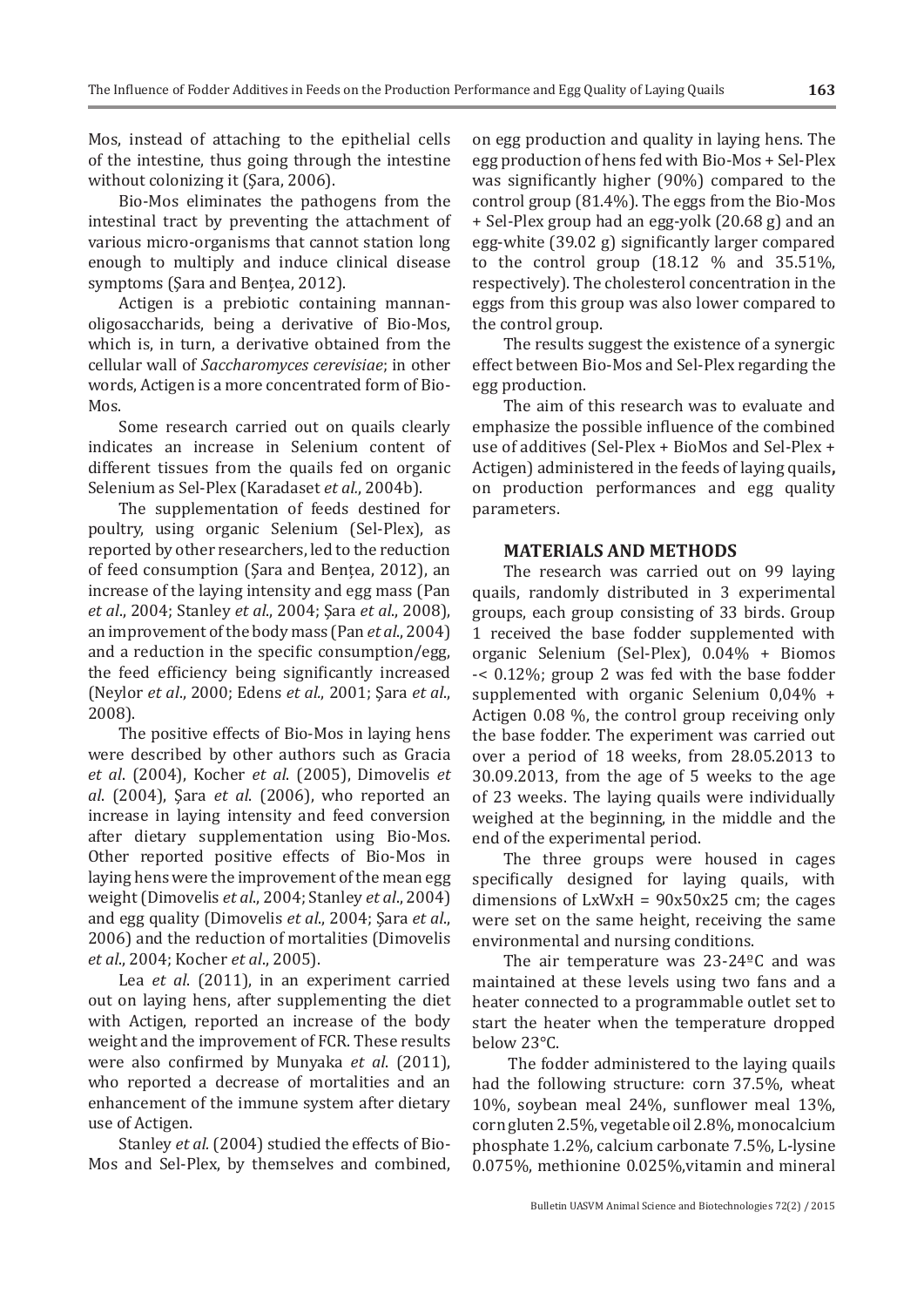animal feed premix 1% and NaCl 0.4%. This fodder represented the base fodder, being subsequently supplemented using the studied additives which constituted the experimental variable.

Water and feed were administered *ad libitum* in all groups used in this study.

The recorded data was statistically analysed using ANOVA by means of Tukey and Student tests, using the GraphPadInStat software, ver.3.10.

#### **RESULTS AND DISCUSSIONS**

The mean values recorded for the body mass evolution and the variability of this parameter in laying quails are shown in Table 2.

As shown in table 2, all three groups had similar initial weights (199.82 g – M, 199.42 – L1E and 199.78 – L2E.) at the beginning of the experiment (age 5 weeks).

In the middle of the experimental period (age 14 weeks), the quails in group 1E, which received a combination of organic Selenium (0.04%) and Bio-Mos (0.12%) had an average weight 6.91g higher than the quails from the control group, the differences being non-significant, while the birds in group 2E, receiving the organic Selenium (0,04%) and Actigen (0,08%) combination, had a 24.76g higher average weight, compared to the

**Tab. 1** The nutritive values of the base fodder

control group, the recorded differences being statistically distinctly significant.

At the end of the experimental period, the birds in group 1E showed an improvement of the body mass by 10g compared to the control group, with non-significant differences. Group 2E showed an average weight of  $271.56 \pm 4.19$  g, higher as compared to the control group  $(256.76 \pm 4.02 \text{ g})$ . These improvements were also reported by Pan *et al*. (2004), when using organic Selenium, and by Lea *et al*. (2011) and Munyaka *et al*. (2011), after using the Actigen prebiotic.

Table 3 presents the effects of using combined additives (Sel-Plex + Bio-Mos, Sel-Plex +Actigen) in laying quails nutrition, on the main production and consumption indicators.

The combined use of Sel-Plex (0.04%) + BioMos  $(0.12\%)$  and Sel-Plex  $(0.04\%)$  + Actigen (0.08%) in laying quails had a positive effect on the production and consumption indicators, a positive influence being observed in the case of laying intensity and feed conversion for egg production.

The absolute laying intensity values recorded in the experimental groups 1E and 2E were 5.13±3.35% and 85.88±3.37%, respectively, compared to the control group that showed a value of  $77.01\pm3.64$  %; the laying intensity was  $10.54\%$ higher in group 1E (Sel-Plex + BioMos) and 11.52%

| 1 Kg<br>feed | M.E.<br>[Kcal/Kg] | C.P.<br>(%) | Lysine<br>(%) | Methyonine<br>$\frac{10}{6}$ | Met.+Cist<br>(0/0) | Tryptophan<br>(0/0) | Cа<br>(%) | $(%^{(0)})(\cdot)\times (\cdot)^{2}) = 1 - \frac{1}{2}$ |
|--------------|-------------------|-------------|---------------|------------------------------|--------------------|---------------------|-----------|---------------------------------------------------------|
|              | 2700              | 41.J        | 1.06          | 0.46                         | v. / J             | u.zo                | ວ.ວ       | ∪.7                                                     |

**Tab. 2.** Body mass evolution in laying quails, throughout the experimental period

| <i><u><b>Issue</b></u></i>     | Group            | n  | $X \pm SX$          | S     | $V\%$ |
|--------------------------------|------------------|----|---------------------|-------|-------|
|                                | C                | 33 | 199.82±5.72         | 32.85 | 16.44 |
| Initial body mass              | L <sub>1</sub> E | 33 | 199.42±5.28         | 30.33 | 15.21 |
| (age 5 weeks)                  | L2E              | 33 | 199.78±4.93         | 28.31 | 14.17 |
| Body mass at the middle of the |                  | 33 | 252.03±5.79         | 33.28 | 13.21 |
| experimental period            | L <sub>1</sub> E | 33 | 258.94±5.00         | 28.73 | 11.10 |
| (age 14 weeks)                 | L2E              | 33 | $276.79 \pm 3.84**$ | 22.03 | 7.96  |
|                                | C                | 29 | 256.76±4.02         | 23.93 | 8.86  |
| Final body mass                | L <sub>1</sub> E | 32 | 266.75±4.85         | 27.42 | 10.28 |
| (age 23 weeks)                 | L2E              | 32 | 271.56±4.19*        | 23.70 | 8.73  |

\*- p<0.05- significant ; \*\*- p<0.01- distinctly significant; C – control group; L1E - Sel-Plex+Bio-Mos, L2E - Sel-Plex+Actigen; X±sx- mean, sstandard deviation; V%- variability coefficient.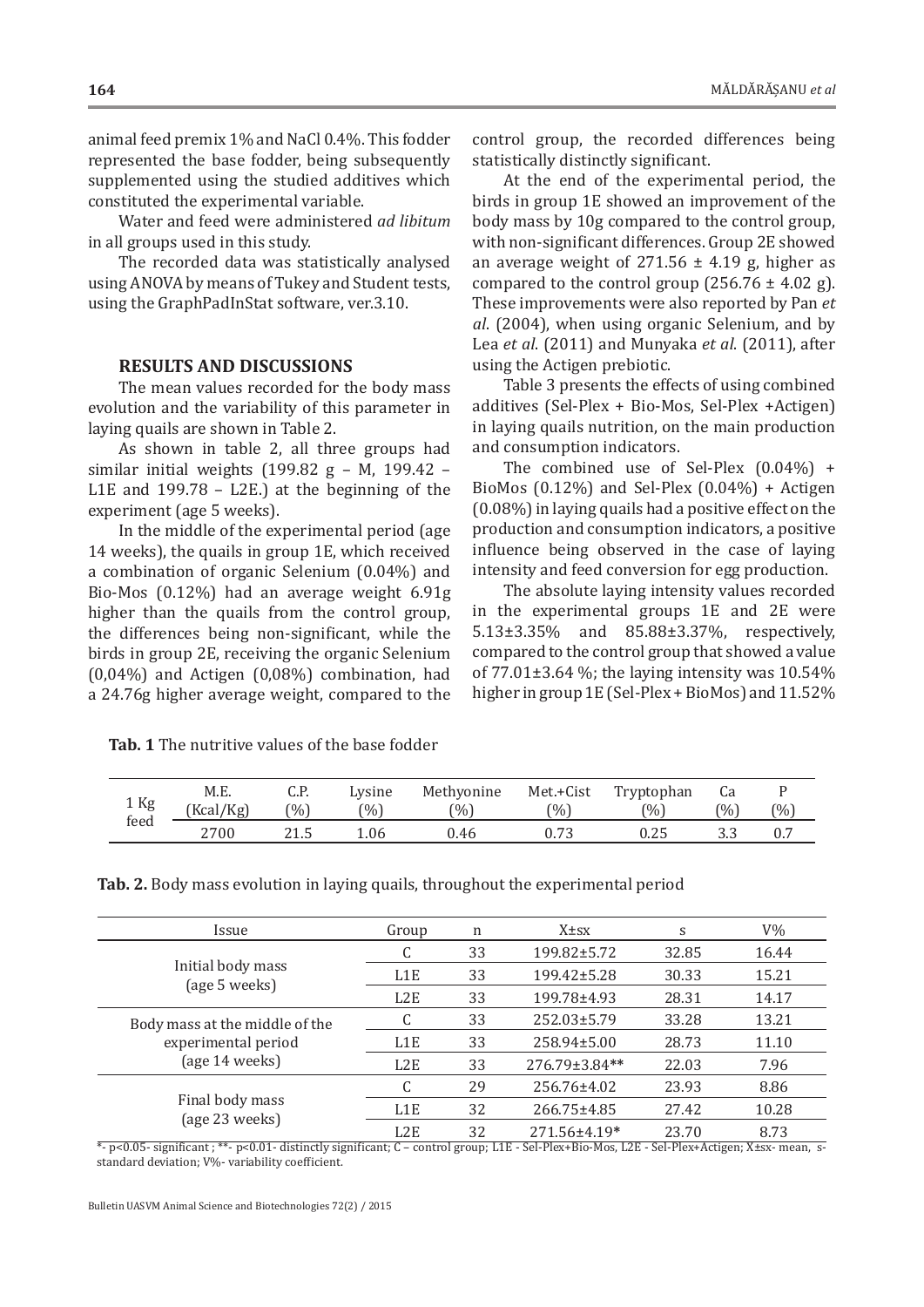higher in group 2E (Sel-Plex + Actigen), compared to the control group.

The mean egg weight was 2.48±0.07 for the control group, 12.61±0.6 for group 1E and 12.76±0.07 in group L2E, the only statistically significant difference being recorded between group 2E and the control group.<br>Regarding the mean

daily mass-egg production, the highest value was recorded in group 2E (10.96g), 14.05% higher than the control group, followed by group 1E (10.73g) which showed an 11.65% higher value compared to the control group (9.61g).

The mean feed consumption dropped from 29.23g for the control group to 28.57g in group 1E, and 28.34g in group 2E.

At the same time, the feed conversion ratio and the average feed consumption/egg dropped 11.73% in group 1E (2.99 ± 1.26 g) and 13.92% in group 2E (32.17  $\pm$  1.01 g), compared to the control group (37.37  $\pm$  1.75 g), the differences recorded between the experimental groups being statistically significant.

Improvements of the production and consumption indices in laying birds were also reported by other authors such as Şara and Benţea (2012), Pan *et al*. (2004) and Stanley *et al*. (2004)

using organic Selenium (Sel-Plex), Kocher *et al*. (2005) using Bio-Mos and Lea *et al*. (2011) using Actigen.

Table 4 presents data regarding the weight of the main structural components of eggs, their proportions and the thickness of the egg shell.

As seen in table 4, all experimental groups showed similar values regarding the weight of the main structural components of eggs and their proportions, the differences recorded being statistically non-significant. The same trend was also recorded in the case of egg shell thickness.

The main egg quality indicators, including egg format index, egg volume, specific weight, egg white index, egg yolk index and the Haugh units, are presented in table 5.

The values recorded on the main quality indicators of eggs were improved, especially the egg format index, specific weight the yolk index, although the differences recorded between all the experimental groups were non-significant.

Significant differences were recorded in both the experimental groups compared to the control group regarding the egg volume and the Haugh units. Group 1E had an egg volume of  $12.54\pm0.22$  cm<sup>3</sup>, group 2E 12.66 $\pm$ 0.31 cm<sup>3</sup>, while the control group only had an average egg volume

**Tab. 3.** The mean production and consumption indicators recorded for laying quails throughout the experimental period

|                                    |               |                  | <b>Experimental groups</b>             |                                            |  |
|------------------------------------|---------------|------------------|----------------------------------------|--------------------------------------------|--|
| Issue                              |               | C                | L <sub>1</sub> E<br>(Sel-Plex+Bio-Mos) | (Sel-<br>L <sub>2</sub> E<br>Plex+Actigen) |  |
|                                    | Initial       | 199.82±5.72      | 199.42±5.28                            | 199.78±4.93                                |  |
| Body weight (g)                    | Final         | 256.76±4.02      | 266.75±4.85                            | 271.56±4.19*                               |  |
| Weight gain (g)                    |               | 56.94            | 67.33                                  | 71.78                                      |  |
|                                    | Absolute      | $77.01 \pm 3.64$ | $85.13 \pm 3.35$                       | 85.88±3.37                                 |  |
| Laying intensity $(\%)$            | Relative      | 100.00           | 110.54                                 | 111.52                                     |  |
|                                    | g             | $12.48 \pm 0.07$ | $12.61 \pm 0.6$                        | $12.76 \pm 0.07*$                          |  |
| Mean egg weight                    | $\frac{0}{0}$ | 100              | 101.04                                 | 102.24                                     |  |
| Daily mean mass-egg                | g             | 9.61             | 10.73                                  | 10.96                                      |  |
| production                         | $\frac{0}{0}$ | 100              | 111.65                                 | 114.05                                     |  |
| Daily average feed consumption (g) |               | $29.23 \pm 0.25$ | 28.57±0.31                             | $28.34 \pm 0.32$                           |  |
| Average feed consumption /         | g             | 298.99±15.20     | $261.45 \pm 10.76*$                    | $252.15 \pm 9.17*$                         |  |
| 100 g egg-mass                     | $\%$          | 100              | 87.44                                  | 84.33                                      |  |
|                                    | g             | $37.37 \pm 1.75$ | $32.99 \pm 1.26*$                      | $32.17 \pm 1.01*$                          |  |
| Feed conversion ratio / egg        | $\frac{0}{0}$ | 100              | 88.27                                  | 86.08                                      |  |

\*- p<0.05- significant

C – control group; L1E - Sel-Plex+Bio-Mos, L2E - Sel-Plex+Actigen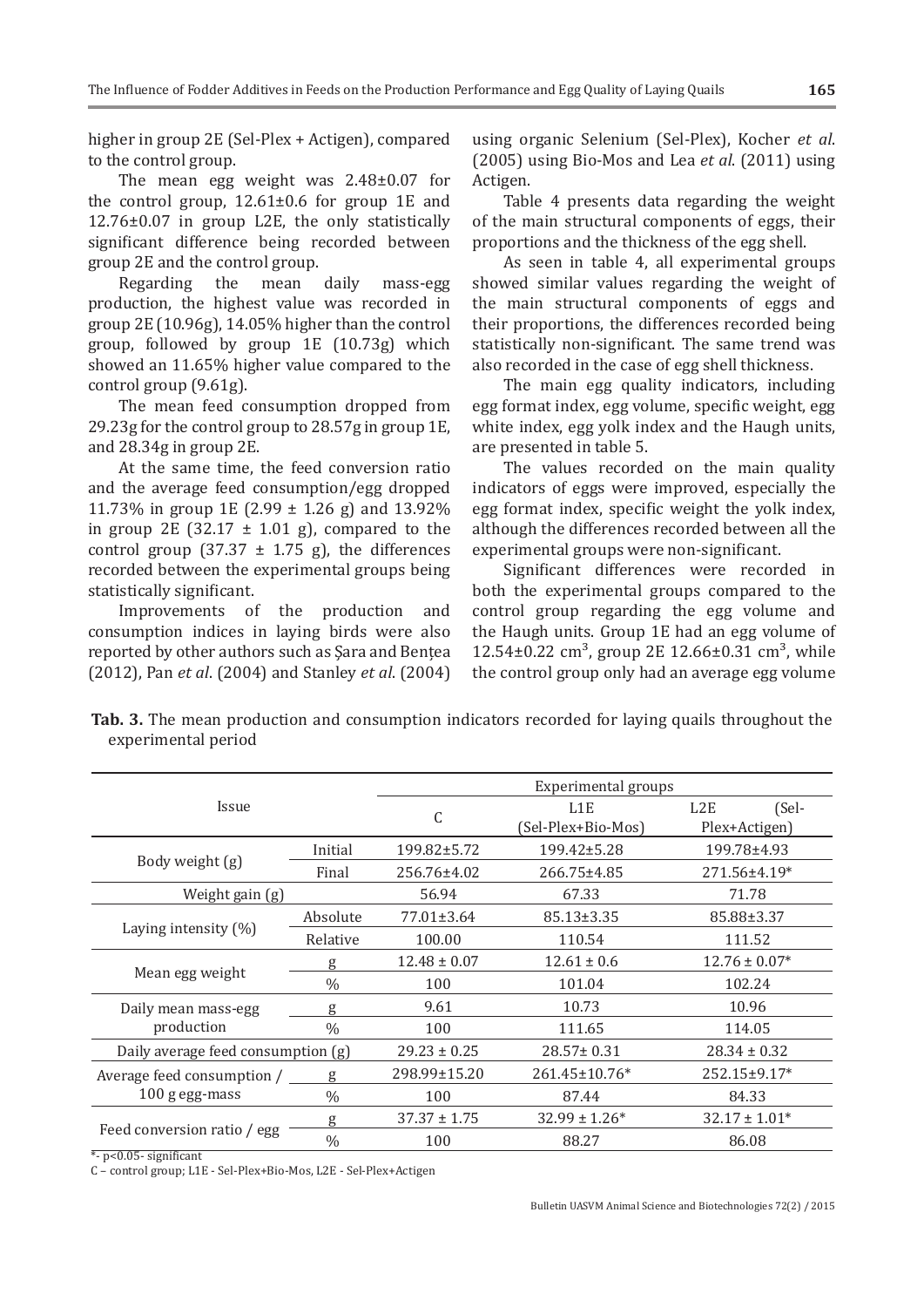of  $11.82\pm0.18$  cm<sup>3</sup>. The Haugh unit values varied from  $95.01 \pm 1.09$  recorded in group 1E (Sel-Plex+Bio-Mos) and 95.46±0.66 in group 2E (Sel-Plex+Actigen) to  $91.91 \pm 1.23$  recorded in the case of the control group.

A distinctly significant difference (p<0.01) was recorded for the egg white index, between the experimental group 2E (0.0974  $\pm$  0.0033) and the control group  $(0.0816 \pm 0.0034)$ .

The above mentioned results show that the combined use of additives (Sel-Plex+Bio-Mos and Sel-Plex+Actigen) in laying quails had a positive influence on some egg quality indicators recorded in this study.

| Tab. 4. Weight of the main structural components of eggs, their proportions and the thickness of |  |
|--------------------------------------------------------------------------------------------------|--|
| the egg shell, recorded at the end of the experimental period                                    |  |

| <i><u><b>Issue</b></u></i>   |                | n  | Experimental groups |                   |                   |  |
|------------------------------|----------------|----|---------------------|-------------------|-------------------|--|
|                              |                |    |                     | $L1E(S+B)$        | $L2E(S+A)$        |  |
|                              | g              |    | 12.745±0.281        | 12.854±0.285      | 13.085±0.251      |  |
| Mean egg weight (g)          | $\%$           | 20 | 100                 | 100.90            | 104.23            |  |
|                              | $\overline{g}$ |    | $3.75 \pm 0.117$    | $3.78 \pm 0.086$  | $3.86 \pm 0.075$  |  |
| Mean weight of egg yolk (g)  | $\frac{0}{0}$  | 20 | 29.42               | 29.41             | 29.50             |  |
|                              | $\frac{g}{g}$  |    | $7.39 \pm 0.164$    | $7.35 \pm 0.166$  | $7.79 \pm 0.161$  |  |
| Mean weight of egg white (g) | $\frac{0}{0}$  | 20 | 58.05               | 57.17             | 58.10             |  |
|                              | $_{\rm g}$     |    | $1.57 \pm 0.052$    | $1.73 \pm 0.079$  | $1.65 \pm 0.053$  |  |
| Mean shell weight $(g)$      | $\%$           | 20 | 12.43               | 13.42             | 12.41             |  |
| Mean shell thickness (g)     |                | 20 | $0.208 \pm 0.003$   | $0.215 \pm 0.002$ | $0.219 \pm 0.002$ |  |

ns – non-significant

C – control group; L1E - Sel-Plex+Bio-Mos, L2E - Sel-Plex+Actigen

## **Tab. 5.** The main physical and morphological indicators of egg quality

| Issue                      | Group            | n  | X±sx                | S     | $V\%$ |
|----------------------------|------------------|----|---------------------|-------|-------|
|                            | C                | 20 | 78.00±0.47          | 2.09  | 2.68  |
| Egg format index $(\%)$    | L1E              | 20 | 78.01±0.45          | 2.01  | 2.58  |
|                            | L2E              | 20 | 78.79±0.62          | 2.76  | 3.51  |
|                            | C                | 20 | $11.82 \pm 0.18$    | 0.81  | 6.82  |
| Egg volume $\text{cm}^3$ ) | L <sub>1</sub> E | 20 | $12.54 \pm 0.22*$   | 0.99  | 7.88  |
|                            | L2E              | 20 | $12.66 \pm 0.31*$   | 1.37  | 10.78 |
|                            | C                | 20 | $0.958 \pm 0.003$   | 0.02  | 1.72  |
| Specific weight $(g/cm3)$  | L <sub>1</sub> E | 20 | $0.959 \pm 0.003$   | 0.02  | 1.80  |
|                            | L2E              | 20 | $0.969 \pm 0.005$   | 0.02  | 2.44  |
|                            | C                | 20 | $0.0816 \pm 0.0034$ | 0.015 | 18.56 |
| Egg white index            | L1E              | 20 | $0.0879 \pm 0.0039$ | 0.017 | 19.82 |
|                            | L2E              | 20 | $0.0974\pm0.0033**$ | 0.015 | 15.04 |
|                            | C                | 20 | $0.4785 \pm 0.0106$ | 0.047 | 9.87  |
| Egg yolk index             | L1E              | 20 | 0.4898±0.0066       | 0.029 | 6.02  |
|                            | L2E              | 20 | $0.4946 \pm 0.0065$ | 0.029 | 5.84  |
|                            | C                | 20 | $91.91 \pm 1.23$    | 5.48  | 5.97  |
| Haugh units (H.U.)         | L <sub>1</sub> E | 20 | $95.01 \pm 1.09*$   | 4.89  | 5.15  |
|                            | L <sub>2</sub> E | 20 | 95.46±0.66*         | 2.97  | 3.11  |
|                            |                  |    |                     |       |       |

\*- p<0.05- significant \*\*- p<0.01- distinctly significant;

C – control group; L1E - Sel-Plex+Bio-Mos, L2E - Sel-Plex+Actigen

Bulletin UASVM Animal Science and Biotechnologies 72(2) / 2015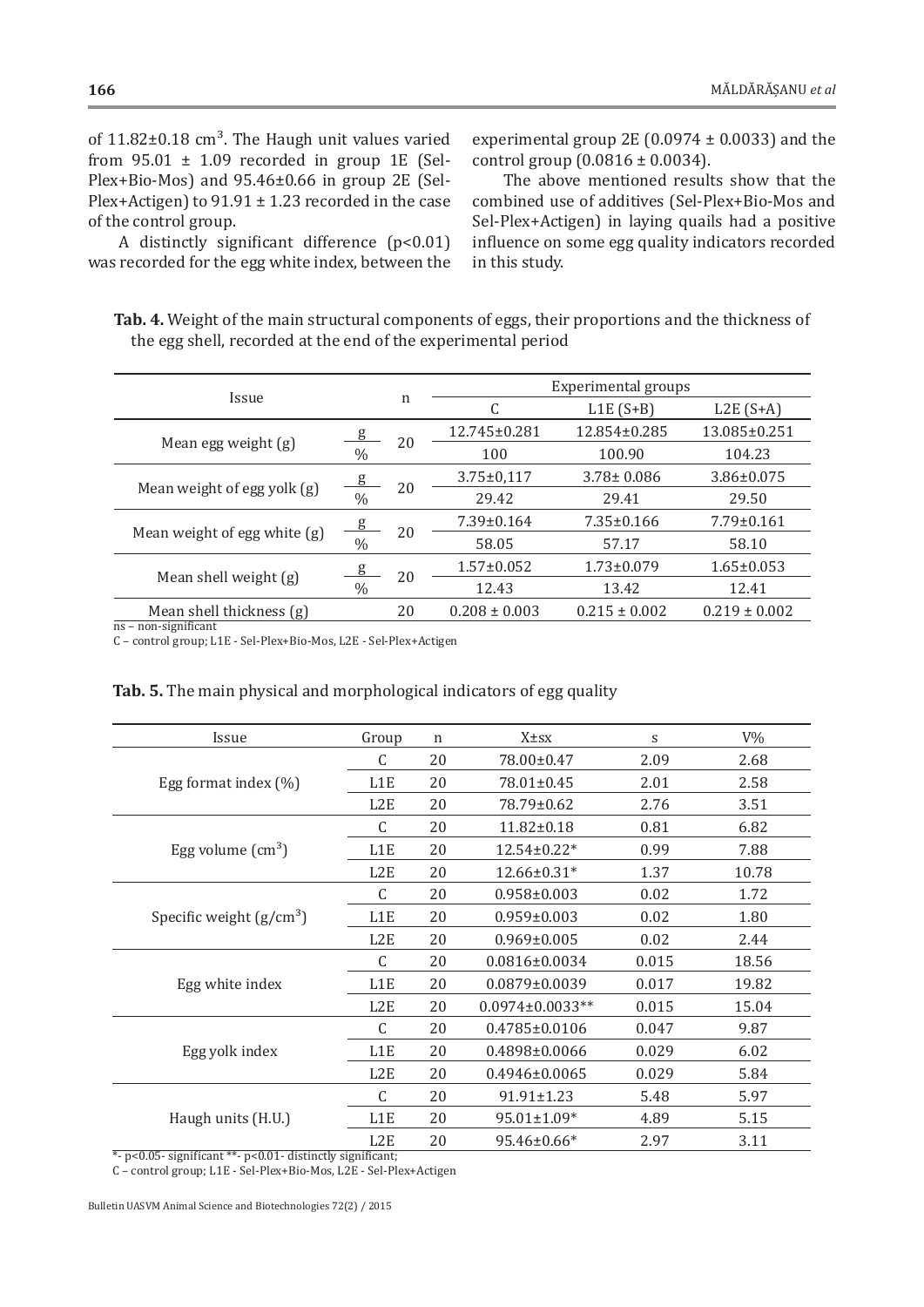|                                                | Experimental groups |                            |                            |  |  |  |
|------------------------------------------------|---------------------|----------------------------|----------------------------|--|--|--|
| <i>Issue</i>                                   | Control             | Group 1<br>(Sel-Plex 0.04% | Group 2<br>(Sel-Plex 0.04% |  |  |  |
|                                                |                     | $\ddot{}$                  | $\pm$                      |  |  |  |
|                                                |                     | BioMos0.12%)               | Actigen0.08%)              |  |  |  |
| Normal eggs (%)                                | 95.89               | 98.64                      | 98.77                      |  |  |  |
| Broken eggs (%)                                | 1.39                | 0.39                       | 0.42                       |  |  |  |
| Cracked eggs $(\% )$                           | 1.00                | 0.37                       | 0.36                       |  |  |  |
| Eggs with wrinkled shells,<br>rugosity $(\% )$ | 0.84                | 0.37                       | 0.25                       |  |  |  |
| Eggs with soft shells $(\%)$                   | 0.78                | 0.23                       | 0.17                       |  |  |  |
| Completely white eggs (%)                      | 0.10                | $\Omega$                   | 0.03                       |  |  |  |
| Mortality rate $(\%)$                          | 12.12               | 3.03                       | 3.03                       |  |  |  |

**Tab. 6.** The effects of the combined additives (Sel-Plex+Bio-Mos and Sel-Plex+Actigen) on egg shell exterior and mortality rates of laying quails, recorded throughout the experimental period

The effects of the combined additives on egg shell exterior and mortality rates of laying quails, recorded at the end of the experimental period, are presented in table 6.

The number of eggs showing shell defects (broken eggs, cracked eggs, eggs with wrinkled shells, eggs with soft shells or completely white eggs) was much lower in the experimental groups 1E and 2E (1.36% and 1.23%) compared to the control group (4.11%). Regarding the mortality rates, the control group showed the highest values (12.12%), groups 1E and 2E showing much lower mortality rates (3.03%).

Both the lower percentage of eggs with defects and the reduction in mortalities confirm the positive influence of the combinations used, when aiming at better productions in terms of quality and health.

## **CONCLUSIONS**

The combined use of organic Selenium (Sel-Plex) and Actigen led to an improvement of the body weight throughout the experimental period, the difference between this group and the control group being significant. The Sel-Plex and Bio-Mos combination also had positive effects on the body weight, the difference recorded being statistically non-significant.

The use of organic Selenium, with both Bio-Mos and Actigen, in laying quails' diets led to the improvement of the main production and consumption indicators, all through the experimental period.

No significant differences were recorded, after administering additives combination, regarding the main structural components of eggs, their proportion and the thickness of the egg shell, when comparing all the experimental groups.

The supplementation of diets using Sel-Plex+BioMos led to the improvement of the egg volume and Haugh unit; the use of Sel-Plex+Actigen had positive effects on the egg volume, egg white index and Haugh unit.

The combination of Sel-Plex with Bio-Mos and Actigen, administered in diets for laying quails, led to the reduction of the recorded egg defects, the mortality rate also showing a decrease as a result of additive supplementation.

The results confirm the positive influence of organic Selenium and BioMos or Actigen combinations on the production performances and egg quality in laying quails. Based on these results, we recommend the use of these organic additives in quails used for egg production.

#### **REFERENCES**

- 1. Dimovelis P, Christaki E, Tserveni-Goussi A, Spais AB (2004) Performance of layer hens fed a diet with mannanoligosaccharides from Sacharomyces cerevisiae (Bio-Mos). In 'World Poultry Congress'. Istanbul, Turkey pp. 1-4. (WPSA)
- 2. Edens FW, Parkhurst CR, Havenstein GB, Ferket PR, Sefton AE (2001). Influence of selenium yeast (Sel-Plex) on performance and carcass yield of broiler males grown in a cage environment. Poultry Science 79 (Suppl. 1): 55
- 3. Garcia M, Cachaldora P, Tucker LA, Baucells F, Medel P (2004) Effect of mannan oligosaccharides supplementation to laying hen diets. *Poultry Science* 83, 397.